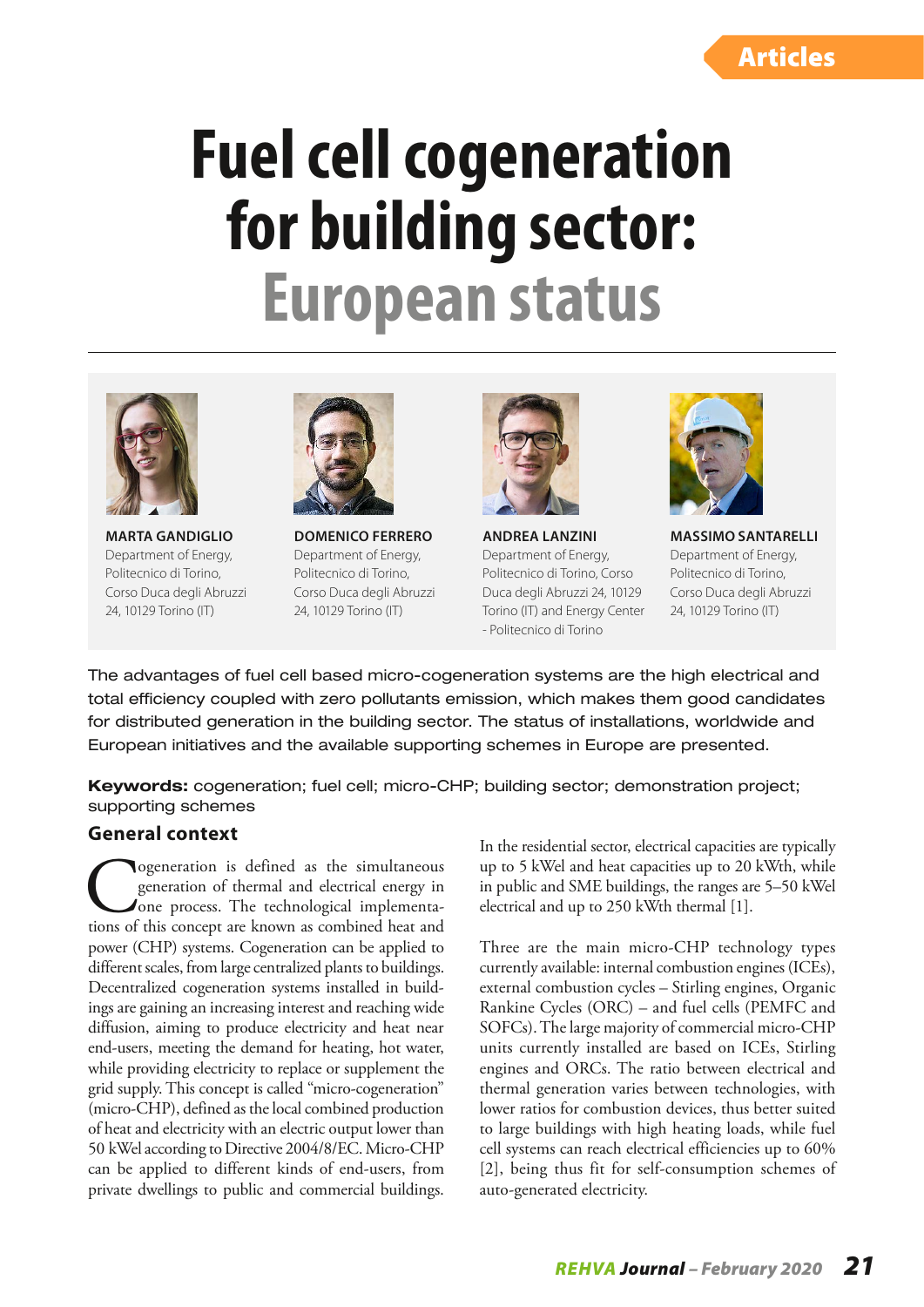Micro-CHP systems are in the early phase of commercialization. In 2015, worldwide micro-CHP sales accounted to 270 000 units, with 15% of units installed in Europe and the remaining part mostly in Japan [3].

The main advantage of micro-CHP is that allows achieving a larger primary energy efficiency – above 80% [4] – compared to the separate production of heat and electricity, thanks to the recovery of waste heat from the process. The reduction in primary energy use due to higher efficiency results in the reduction of greenhouse gas (GHG) emissions, even if CHPs are not a zero-emission solution, because the vast majority are fuelled by natural gas. The increase in energy efficiency also results in lower operating costs for the users. On the user side, another advantage relies in the capability of micro-CHP systems to help transform consumers into energy 'prosumers' (i.e. producers and consumers), putting them at the core of future energy systems. From the point of view of the global European energy system, micro-CHP can also provide all the advantages of distributed electricity generation: help the grid stability by generating electricity close to consumption at times of need and improve the security of electricity supply. On top of that, micro-CHP diffusion has an economic impact, creating and safeguarding jobs [3].

Besides the aforementioned benefits, there are still some drawbacks or barriers hindering the wide adoption of micro-CHP units in the building sector. The most important are: the high first-capital cost, the lack or limited financial support to ensure a suitable payback period and sometimes administrative hurdles, such as authorization to electric grid connection. On top of that, local micro-CHP generation based on combustion technologies brings about environmental concerns regarding local emissions (such as NOx, CO, SOx, particulate matter, unburned hydrocarbons, etc.) [4]. The last drawback is overcome by the fuel cell micro-generation, which has near-zero local emission of pollutants because the core technology is not based on the combustion of fuels.



**Figure 1.** Benefits of micro-cogeneration in the building sector [3].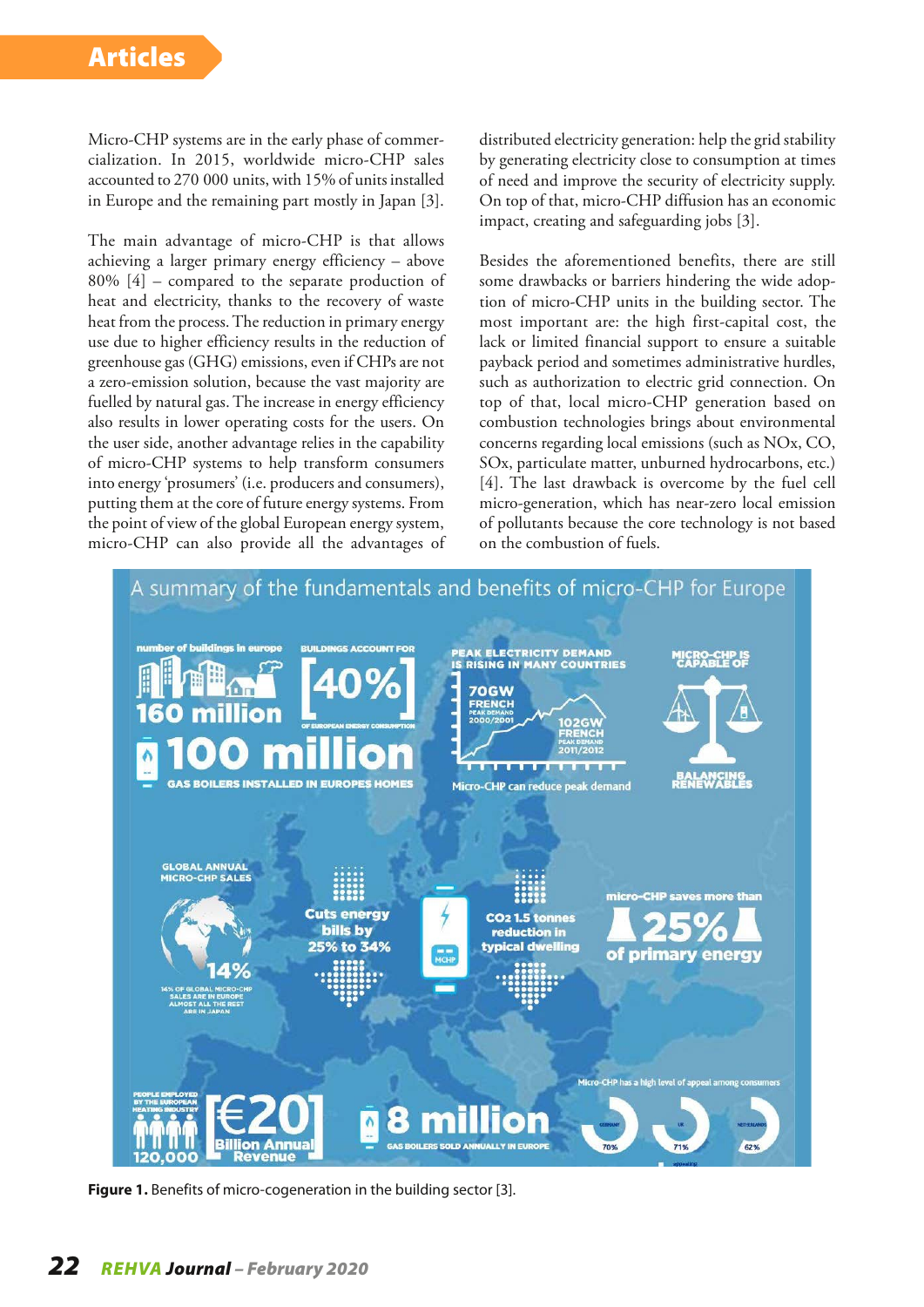#### **Fuel cell systems for the residential building sector**

Fuel cell based micro-CHP systems could be a good candidate for the residential sector. Almost all the FC-based micro-CHP installations worldwide are considering FC systems of 0.5–1.5 kWel since most of the units are operated at constant point without modulation (electrical power production is sized to cover a "base load", while peaks are supplied by the grid). The authors have studied in previous works [5–7] the performance of high temperature SOFC and low temperature PEMFC cogeneration systems under different regulating strategies, configurations (heat pump, battery, etc.) and economic scenarios.

The first important launch of fuel cell based micro-CHP systems for residential use took place in Japan with the Ene.Farm project. As of December 31st, 2018, a total of 292 654 commercial Ene.Farm units has been deployed in Japan. The Japanese government supported for a long period the Ene.Farm program, with high initial subsidies, then gradually reduced as the industry matures and costs come down until subsidy will be unnecessary. **Figure 2** shows the trend of number of installations and costs from 2009 to 2017 in Japan. Investment cost for a FC-CHP system decreased from 24 900  $\epsilon$  to 9 400  $\epsilon$ (costs are referred to a typical size of 0.7–1 kW).

Europe has followed the Japanese initiative by financing fuel cell based micro-CHP installations in the framework of two projects, called Ene.field and PACE, financed by the private-public platform Fuel Cell and Hydrogen Joint Undertaking. Furthermore, a dedicated national program in Germany (KfW433) has helped the widespread use of the technology. According to the last available data from 2019, about 10 000 fuel cell micro-CHP systems have been deployed in Europe [8].

The Ene.field project (European-wide field trials for residential fuel cell micro-CHP, 2011–2017) has demonstrated more than 1 000 small stationary fuel cell systems (1046 units: 603 SOFC and 443 PEMFC) for residential and commercial applications in 10 countries, installing a total capacity of approximately 1 155 kW of distributed power generation. Among the installed units, more than 5.5 million hours of operation have been reached in total, with more than 4.5 million kWh electricity produced. **Figure 3** shows a map of the Ene.field project installations across Europe.

Germany has been the most successful market for Ene. field in terms of deployment numbers, with more than 750 units installed here. Funding from the national



**Figure 3.** Locations of micro-CHP units demonstrated in the Ene.Field project.



**Figure 2.** Locations of micro-CHP units demonstrated as of November 2016.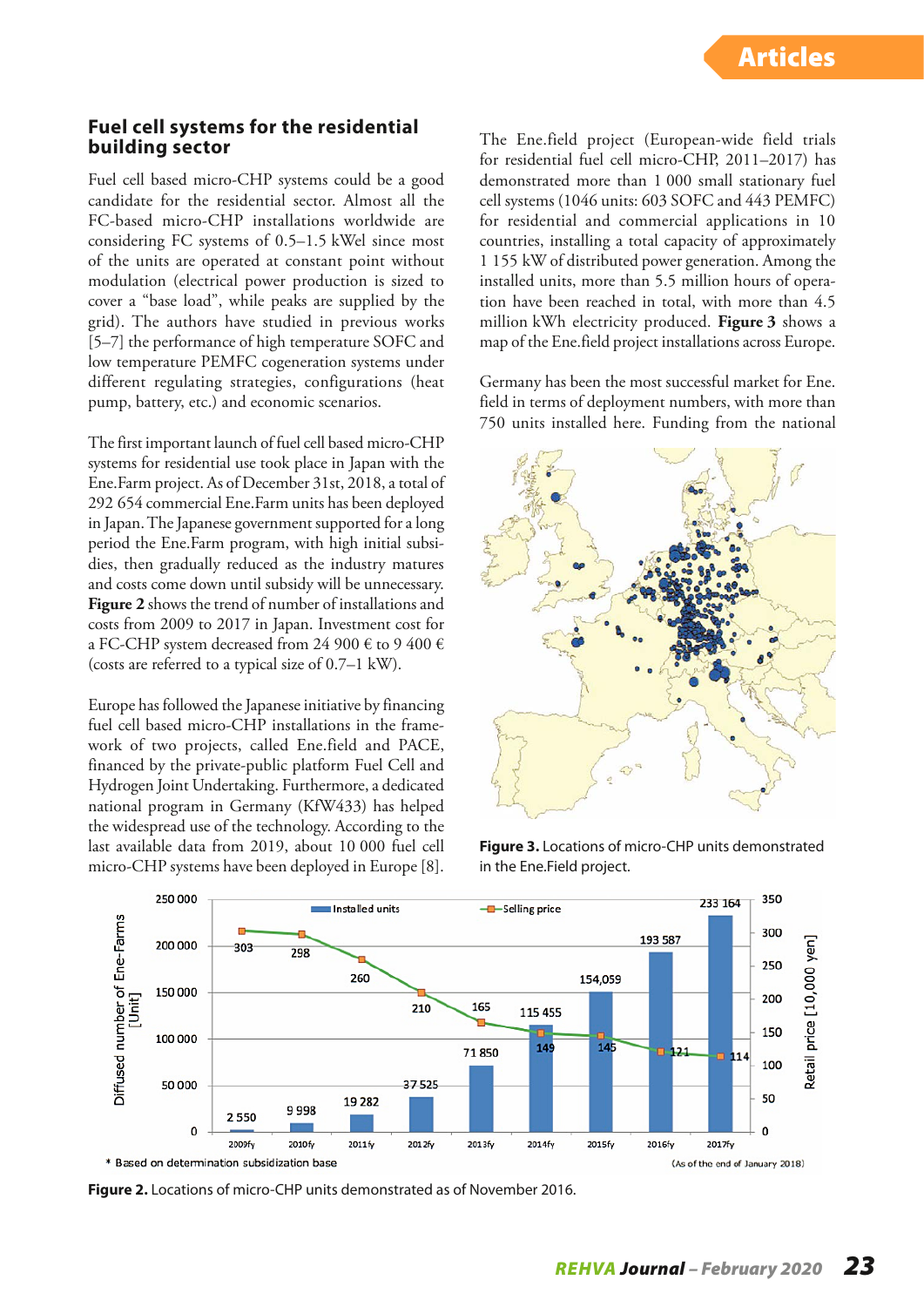support schemes helps decrease the investment costs, and therefore favours the ramping up of the installation numbers. Moreover, high electricity prices make the technology more attractive in Germany than in other European countries [9].

Real-life data from the field trial shows average electrical efficiencies of 37% for the SOFC systems and 32% for the PEMFC systems. Average thermal efficiencies are 46% for SOFC and 57% for PEMFC. It is important to mention that these are average values within all the systems installed and standard deviations are very high (for electrical efficiency, st. dev. is 30–59% for the SOFC and 48–66% for the PEMFC).

The second step of the European fuel cell based micro-CHP diffusion has been the ongoing PACE project (Pathway to a Competitive European FC mCHP market, 2016–2021). The project is on track to achieve its target of installing 2 800 fuel cell micro-CHP units in households across Europe by 2021. As of January 2019, more than 1 200 fuel cell units have been sold, nearly half of the project's target number. Last year saw significant increases in sales in several countries, with exponential growth in Belgium thanks to a favourable investment climate [10].

The only country where specific subsidies for fuel cell systems are available is Germany, where the Cogeneration Act was passed in 2002 and revised several times, most recently in January 2016. Here the fuel cell market appears to be in transition, somewhere between the pilot phase and market diffusion [2,11]. The programme [12] provides a grant between 7 050 and 28 200  $\epsilon$  per fuel cell – depending on the electrical output of the fuel cell system – for installation in new or existing buildings, and for residential and non-residential buildings. Fuel cell are subsidized in the power range from 0.25 to 5.0 kW electrical power. The economic support could include the investment cost for the fuel cell system and its installation, the cost of the full maintenance contract in the first 10 years and the costs for the services of the energy efficiency expert.

A CHP-based Feed-in-Tariff was also available in the United Kingdom but was stopped in March 2019. Italy also has a cogeneration systems dedicated supporting scheme, which includes a relatively low price paid for the electricity produced and a reduction on the taxes paid on the natural gas fed to the system. Anyway, both the UK and IT supporting schemes were referred to generic micro-cogeneration systems and not specifically to fuel cell, as happening in the German case.

#### **Fuel cell systems for the nonresidential building sector**

When discussing about opportunities for FC micro-CHP systems, the residential building sector is not the only accessible market. Non-residential building sector includes all the commercial activities and office buildings. This market is addressed in the framework of a dedicated European project, ComSos (Commercialscale SOFC systems, 2018–2020). The project aims to validate and demonstrate fuel cell based combined heat and power solutions in the mid-sized power ranges of 10–60 kW, referred to as Mini FC-CHP. ComSos goal is the installation of 20–25 units in the mid-size power range, from 3 European producers (Convion Oy, SOLIDpower SPA and Sunfire GMBH). Unlike the PACE and Ene.field initiative, ComSos focuses only on SOFC systems, because of the superior advantages of the technology among the competitors (high efficiency and zero emissions). A dedicated market analysis was developed to define the best business cases for the installation of the SOFC system. Some results are presented below.

The main criteria for the selection of the best suitable market for the SOFC-CHP installation are the availability of a base load – essential to run the SOFC at a near-constant power output through the lifetime – and optimal energy prices (electricity price higher than NG price). The spark spread, defined - in this framework - as the difference between the electricity and natural gas prices (in  $E/kWh$ ), is one of the key elements which is influencing the economic sustainability of the fuel cell installation (without any specific supporting scheme).

Supermarkets have been found as the best candidates for the installation of the FC-CHP system. For medium-large size supermarkets, it is possible to define a quite constant Energy Intensity in the range 600–800 kWh/m². A dedicated modeling of the SOFC system coupled with a typical supermarket (with hourly electrical and thermal profiles retrieved from [13]) has been developed in the framework of the project. **Figure 4** shows the results for a 60 kW SOFC module installed in a supermarket in different countries (with different consumption profiles depending on the location) in the hypothesis of a subsidized scenario. The most striking, even if expected, finding is the direct and strong correlation between the spark spread and the Relative Pay Back Time (RPBT), defined as the time in which the SOFC investment starts to become economically more convenient than the base scenario (electricity from the grid and heat